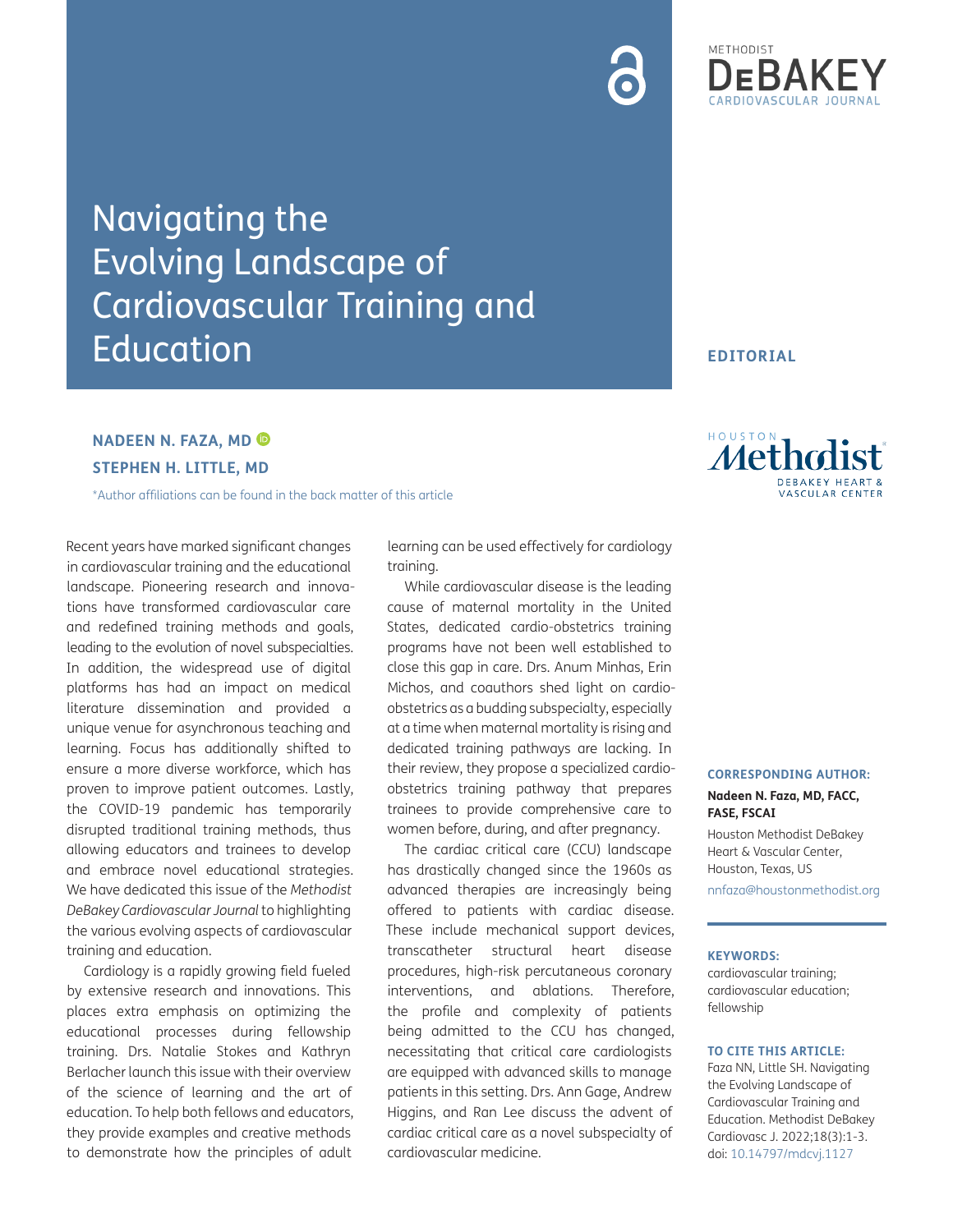The field of cardiovascular surgery also has witnessed remarkable changes over the past few years. With advances in surgical techniques and device technologies, outcomes after cardiovascular surgery have improved. With the advent of transcatheter structural heart interventions that have shifted the paradigm of managing patients with structural heart disease, cardiovascular surgeons are key members of the heart team. Drs. Quasim Al Abri and Moritz C. Wyler von Ballmoos review the current status and future of cardiovascular procedural training and evaluation. They also underscore the triad of required expertise to master the spectrum of therapeutic options in cardiovascular surgery: surgical expertise, catheter expertise, and imaging expertise.

Advances in multimodality imaging have not only revolutionized cardiovascular care but also have had a major impact on vascular surgery practices. Drs. Kavya Sinha, Trisha Roy, and colleagues describe the transition from "vascular surgeons" to "vascular specialists," highlight the key role of imaging in vascular surgery, and identify vascular imaging-related gaps in knowledge. With the lack of formal training that includes modalities other than vascular ultrasound, the authors propose a dedicated advanced multimodality vascular imaging fellowship program to expand a vascular specialist's toolbox that could result in offering personalized treatment plans.

Launching an academic career in cardiology can be daunting yet very rewarding. Drs. Nino Isakadze, Erin Michos, and coauthors delve into the challenges of starting a research career in cardiology and focus on the significance of effective mentorship and sponsorship. In their review, they also provide valuable advice to fellowsin-training and early-career cardiologists for finding their passion, niche, and research focus while embarking on an academic career in cardiology.

Given the rapid expansion and wide digital dissemination of medical literature, digital platforms have recently provided adjuncts to traditional educational resources. With the popularity of these platforms increasing among cardiologists and fellows-in-training, the "cardionerds" review the benefits and pitfalls of digital educational platforms. Drs. Gurleen Kaur, Daniel Ambinder, and Amit Goyal propose a three-pillared approach—consume, contribute, and create—to help fellows-in-training succeed as learners and educators in the digital era.

Another important aspect of cardiovascular disease fellowship training is diversity in the workforce, which results in improved clinical care, greater access to care in underserved communities, and enhanced cultural competence. Drs. Ingabire Grace Balinda and Nosheen Reza highlight the virtues of diversity set against the challenges encountered by women and underrepresented minority cardiologists. They also emphasize strategies to improve diversity in cardiology training programs.

The COVID-19 pandemic has undoubtedly changed the face of cardiovascular education and training. The disruptive obstacles posed by the pandemic have dictated creative solutions to ensure effective, uninterrupted cardiovascular training. In a review led by Dr. Hyeon-Ju Ali, we conclude this issue by reviewing the training challenges associated with the pandemic, how they were overcome, and lessons learned that have improved the quality of education and ensured trainee well-being.

We are grateful to our experts, who have provided upto-date reviews on key topics that are pertinent to fellowsin-training and educators. We hope our readers enjoy the many highlights they have shared about key aspects of the cardiovascular training and educational landscape in 2022—and in the years ahead.

# **EDITOR BIOGRAPHIES**

The editorial team of the *Methodist DeBakey Cardiovascular Journal* express our sincerest thanks to Drs. Nadeen Faza and Stephen Little for their enthusiasm and expertise in directing this issue on cardiovascular training and education.

# **NADEEN N. FAZA, MD, FACC, FASE, FSCAI**



Dr. Faza is the associate program director for Houston Methodist's Cardiovascular Disease Fellowship program, an assistant professor of cardiology at the Houston Methodist Academic Institute and Weill Cornell Medical College, and an assistant clinical member of the Houston Methodist Research Institute.

Dr. Faza is a fellow of the American College of Cardiology, American Society of Echocardiography, and Society for Cardiovascular Angiography and Interventions. She has served on the American College of Cardiology's Curriculum Design Committee and is currently a member of the College's Competency Management Committee. She also is a member of the American Society of Echocardiography's Public Relations Committee and serves as the Social Media Chair for the Texas Chapter of the American College of